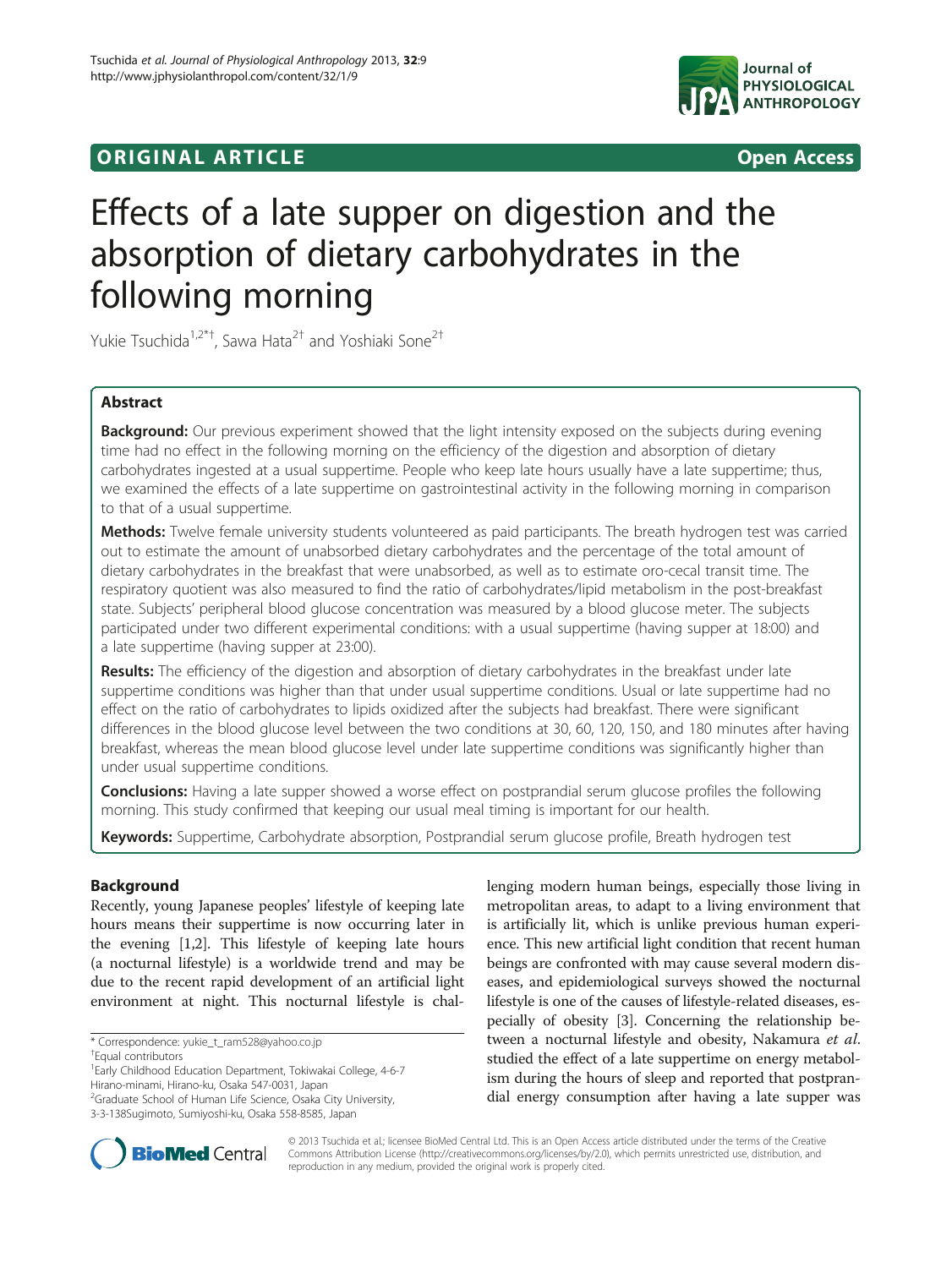lower than that after taking supper at the usual time [[4](#page-6-0)]. In addition, Sekino et al. and Romon et al. studied the influences of eating rhythm on diet-induced thermogenesis in young women and reported that diet-induced thermogenesis for the night pattern meals was lower than that for the morning pattern meals [\[5,6](#page-6-0)]. Concerning to the effect of late meal on the obesity, Sato *et al*. reported that a single loading of late evening meal enhances average blood glucose over 24 hours, but does not reduce 24-hour energy expenditure [\[7](#page-6-0)]. These reports suggested that unusual eating rhythms, such as having supper late, have some effects on human energy metabolism, probably including the gastrointestinal activities.

During the course of our investigations on the effect of an artificially bright evening environment on human digestive physiology, we found that staying under a dim light from 17:00 to 02:00 after taking supper at 16:30 has a better effect on the digestion and absorption of dietary carbohydrates in the supper meal than staying under a bright light for the same period [[8\]](#page-6-0). On the other hand exposure of the subjects to bright or dim light after they had supper at 17:30 in the evening (light conditions were controlled from 15:00 to 24:00) showed no different effect on the efficiency of digestion and absorption of dietary carbohydrates in the following morning meal [\[9\]](#page-6-0). This result indicated that the enhancement of sympathetic nervous tone induced by bright light exposure [\[10,11](#page-6-0)], which was supposed to be a major regulatory factor for gastrointestinal activity, ceased the following morning when participants were able to get sleep during the night. This result raises the question 'does a late suppertime accompanied by a nocturnal lifestyle influence gastrointestinal activity including the efficiency of digestion and absorption of dietary carbohydrates in the following morning meal?'

A Survey on Time Use and Leisure Activities in 2006 [[12](#page-6-0)] reported that about 60 percent of Japanese people started having supper before and around 19:00, while about 20 percent of people started having supper after 20:00 on weekdays. In relation to the younger generation's lifestyle of having supper late in the evening [\[1,2](#page-6-0)], we found that overweight women who want to lose weight had a tendency to change their dietary habits. In the trial to make elderly women's dietary life better, a dieting class had an effect on the participants, and their suppertimes were moved to earlier times than before the women participated in the class [\[13](#page-6-0)]. This implies that overweight people consider that keeping proper dietary habits, including a proper food intake rhythm, is important for keeping their proper weight and health. At present, however, we have no idea whether a late supper has a positive or negative effect on gastrointestinal activity in our everyday life. This means that we had no evidence to encourage overweight people to stay motivated enough to keep a proper food intake rhythm. These facts prompted us to examine

the effect of a late supper on gastrointestinal activity the following morning by comparison of the efficiency of the digestion and absorption of dietary carbohydrates in the following breakfast under two experimental conditions; a usual suppertime (having supper at 18:00) and a late suppertime (having supper at 23:00).

# **Methods**

### Subjects

Twelve female university students volunteered as paid participants. Their characteristics are summarized in Table 1. All participants were non-smokers and they were required to report any current antibiotic therapy [\[14\]](#page-6-0). All subjects underwent the examination in the follicular phase of their menstrual cycles, because the menstrual cycle could affect their gastrointestinal activity [\[15\]](#page-6-0). We explained the purpose of the study and the procedure before their consent to participate in this study was given in writing. This was done according to the protocol approved by the Research Ethics Committee of the Graduate School of Human Life Science, Osaka City University (approval No. 10–16). This experiment was carried out in February and March, 2011.

### Experimental protocol and measurements

The breath hydrogen test and unabsorbed dietary carbohydrates (UDC: grams as lacto sucrose equivalent), percentage of unabsorbed carbohydrates in the total carbohydrates in the breakfast (% UDC) and oro-cecal transit time (OCTT) were calculated according to our previous studies [\[16,17\]](#page-6-0). Subject's end-alveolar breath samples were collected every 20 min, beginning at 07:50 h, into special airtight bags using an Alveolar Gas Collection System AGC-3000 (Breath Lab Co. Ltd., Nara, Japan) and hydrogen concentrations were measured by gas chromatography (Breath Gas Analyzer model BGA-1000; Breath Lab Co. Ltd., Nara, Japan).

Figure [1](#page-2-0) shows a typical curve of hydrogen concentration versus breath sampling time, where 'hydrogen concentration' (ppm) is the sum of the hydrogen and methane concentrations. Because it has been shown that there is a rough linear correlation between the excretion of hydrogen in the breath and the quantity of unabsorbed carbohydrate [\[18](#page-6-0)], the area under the curve when hydrogen concentration in the breath was plotted against time (abbreviated to AUC) was used to represent the amount of hydrogen resulting from fermentation of unabsorbed

#### Table 1 Subjects' characteristics

| Age (years)             | $21.3 + 1.6$  |
|-------------------------|---------------|
| Height (cm)             | $159.1 + 5.6$ |
| Weight (kg)             | $51.7 + 4.4$  |
| BMI ( $\text{kg/m}^2$ ) | $20.5 + 2.1$  |

Values are Mean ± SD.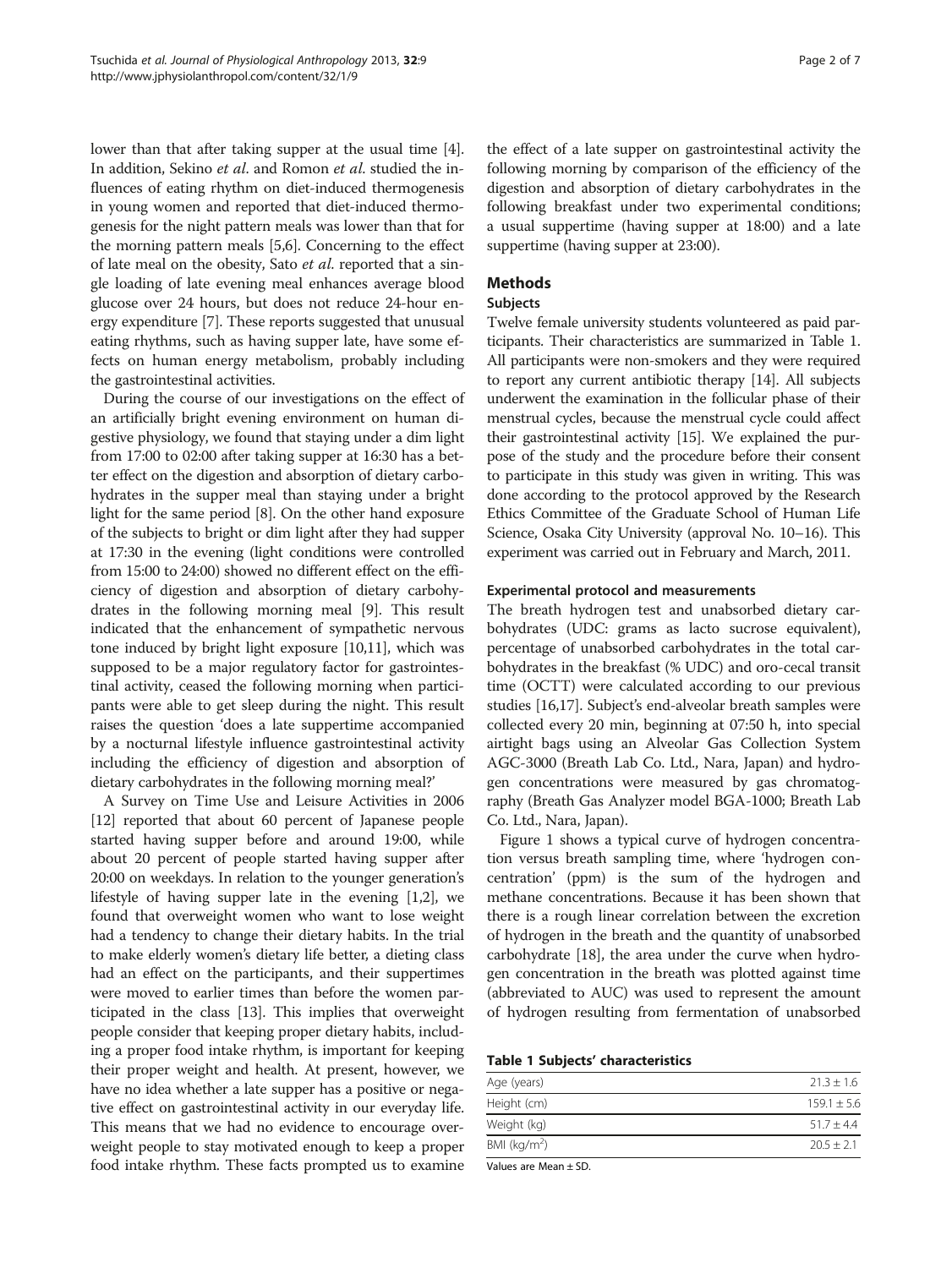<span id="page-2-0"></span>Tsuchida et al. Journal of Physiological Anthropology 2013, 32:9 Page 3 of 7 http://www.jphysiolanthropol.com/content/32/1/9



carbohydrate by the microflora of the large bowel. AUC was calculated according to the trapezoidal rule [\[19](#page-6-0)] and was expressed in the units of parts per million  $\cdot$  hour (ppm · h). We defined AUC values corresponding to the breakfast meal or lacto sucrose solution as the area under the curve for 3 hrs and 20 min, commencing with the point 20 min before the rise in breath hydrogen level above the individual baseline value. This time of rise was defined as one of more than 5 ppm and one that was followed by at least two more rises [\[20\]](#page-6-0). This point was considered to be when the head of chyme entered the cecum. The length of time between 08:30 h and the time of rise (see above) was defined as the OCTT (expressed in minutes). The amount of unabsorbed dietary carbohydrate (UDC) from the breakfast meal was evaluated as the 'lacto sucrose equivalent (g), calculated as follows:

#### $6.2 \times (AUC$  for the breakfast meal/AUC for 6.2g of lactosucrose)

The ratio of the UDC of the breakfast to its total carbohydrate content was calculated on the assumption that 4.9 g of dietary fiber in the breakfast are also fermented in the colon by its microflora [\[21](#page-6-0)]. Therefore, the percentage of the lack of intestinal digestion of the breakfast meal was calculated by the following equation:

# $\text{UDC}( \text{lacto sucrose equivalent}, g) / 68.4 \times 100$

The respiratory quotient (RQ) was measured by means of indirect calorimetry using the mixing chamber method with a Portable Gas Monitor AR-1 (type 4, Arco System, Chiba, Japan) connected to a facemask according to Morinaka et al. [[22](#page-6-0)], and the RQ values during the period of stable breathing were used for further analysis.

Subjects' peripheral blood glucose concentration was measured by a blood glucose meter with single-packed 3D Test Tips (TERUMO, Tokyo, Japan).

We estimated the whole gut transit time of breakfast according to subjects' reports of when they observed black in their faces due to the squid ink in the breakfast spaghetti.

The test meal (the breakfast) was prepared from commercially available ready-to-eat minestrone and squid ink spaghetti (Table 2). The nutritional composition of all three meals provided on the day before the examination in this study is summarized in Table [3](#page-3-0).

Figure [2](#page-3-0) shows the experimental protocol of the examination. In this study, each subject had supper at 18:00 (usual suppertime conditions) or at 23:00 (late suppertime conditions) on the day before the examination. The examination included the breath hydrogen test, monitoring of RQ and peripheral blood glucose concentration and took place after breakfast. The assignment of the subjects to usual or late suppertime conditions was random for each

Table 2 Nutrient composition of the test meal for the examination (Days 2, 4)

| Weight (g)        |      |
|-------------------|------|
| Energy (kcal)     | 406  |
| Protein (g)       | 13.0 |
| Fat $(q)$         | 5.8  |
| Carbohydrate (q)  | 68.4 |
| Dietary fiber (q) | 4.9  |
| Salt $(q)$        | 3.1  |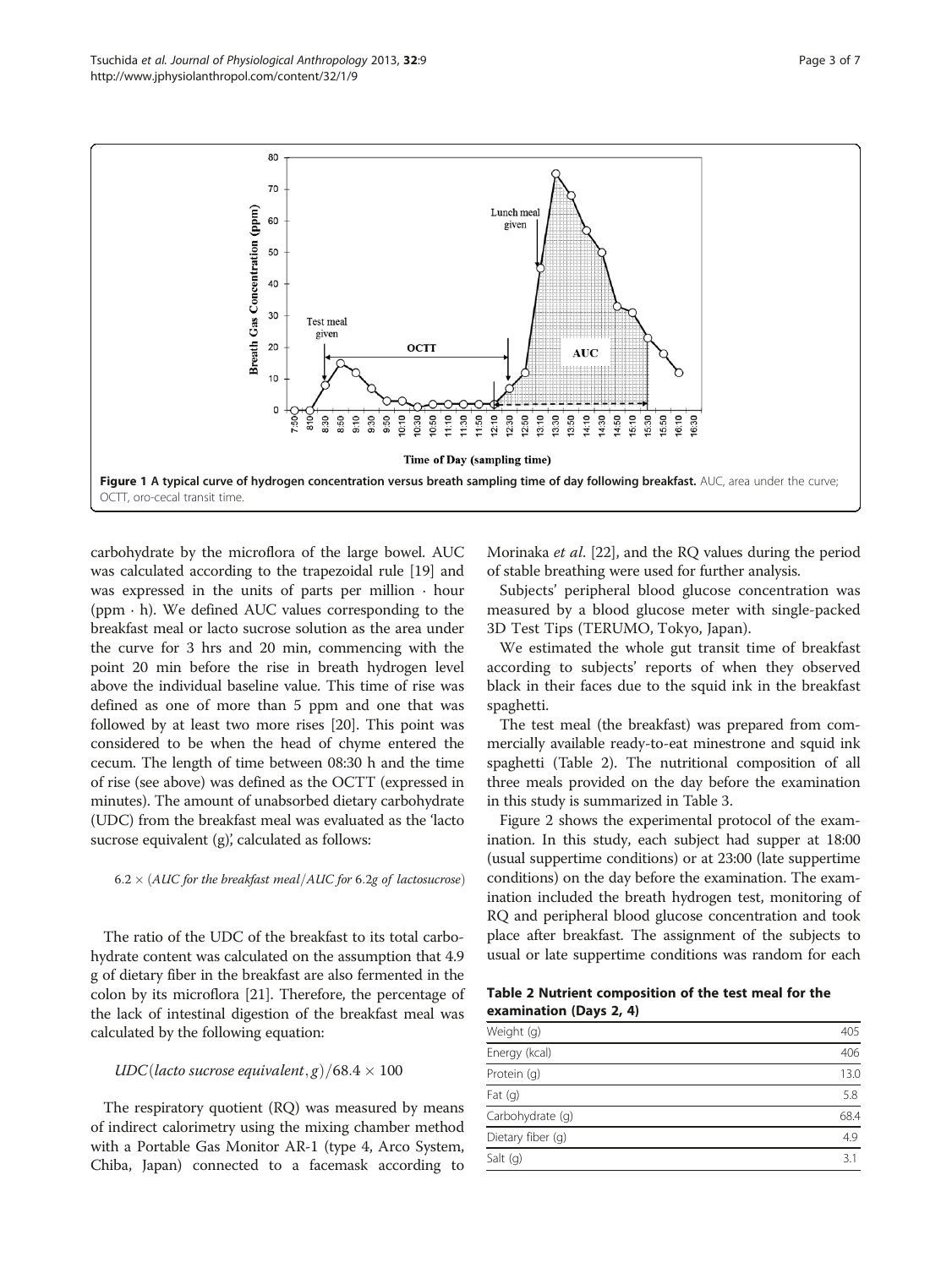<span id="page-3-0"></span>Table 3 Nutrient composition of the meal on the day before the examination (Days 1, 3)

|                   | <b>Breakfast</b> | Lunch | Supper | Total |
|-------------------|------------------|-------|--------|-------|
| Weight (g)        | 530              | 682   | 455    | 1667  |
| Energy (kcal)     | 570              | 670   | 690    | 1930  |
| Protein (q)       | 18.1             | 29.7  | 23.2   | 71.0  |
| Fat $(q)$         | 9.1              | 15.5  | 20.0   | 44.6  |
| Carbohydrate (q)  | 85.0             | 99.2  | 101.2  | 285.4 |
| Dietary fiber (q) | 4.9              | 4.7   | 4.0    | 13.6  |
| Salt $(q)$        | 2.6              | 3.3   | 23     | 8.2   |

subject. In order to control the subjects' total energy intake and food items in the breakfast and lunch on the day before the examination, all subjects had the same kind of breakfast and lunch (Table 3) at 07:00 and 12:00, respectively, which was provided by the examiner two days before participation in the examination. Subjects were also required to retire by 24:00 on the nights prior to participation in the examination in order to get 6 or more hours of sleep. On the day of the examination, subjects entered the experimental room at 07:40 and their first end-alveolar breath sample was collected, the fasting RQ was measured for 15 min, and then the fasting blood glucose level was measured at 08:30. The subjects had breakfast around 08:30, and after that the breath hydrogen concentration, RQ value, and blood glucose levels were measured every 20 min, 60 min (until 16:30), and 30 min (until 11:30), respectively. Subjects had lunch around 13:30 after collection of an end-alveolar breath sample at 13:30. On day 5, the breath hydrogen test was carried out using an indigestible trisaccharide solution (200 ml of water containing 6.2 g of commercially available lacto sucrose, Ensuiko Co. Ltd., Shizuoka, Japan) as a meal in order to find the breath hydrogen production level.

### Data analysis

All data are shown as mean ± standard deviation (SD). Differences of mean OCTT, UDC, %UCD, and whole gut transit time for breakfast under the two suppertime conditions were assessed by Student's paired  $t$  test. A comparison of the variation with time of RQ values and blood glucose levels after having breakfast under the two suppertime conditions was performed by the two factor (time and suppertime conditions) repeated measure analysis of variance (ANOVA). We used IBM SPSS ver.19.0 (SPSS

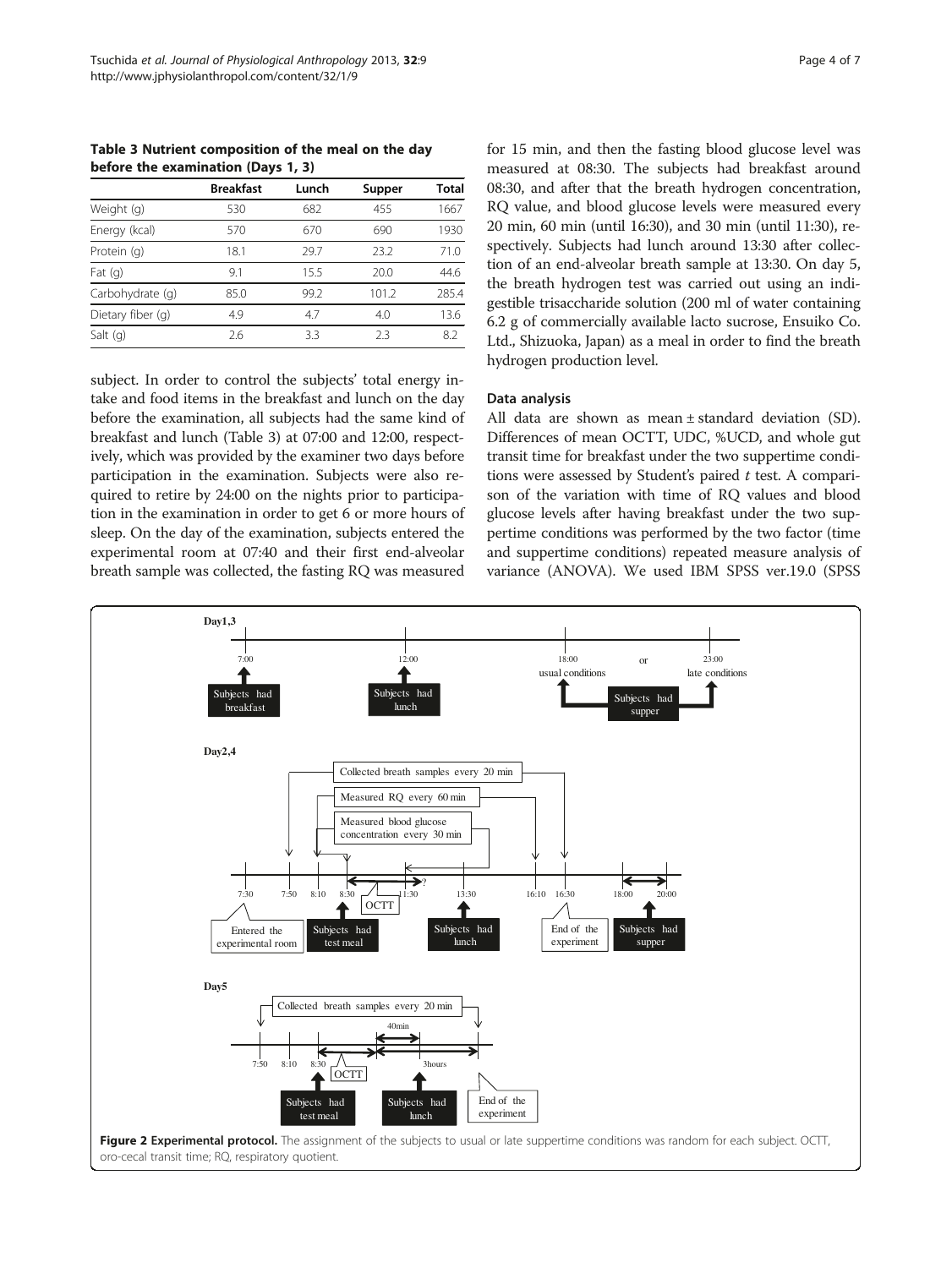<span id="page-4-0"></span>Table 4 Gastrointestinal activity values

|                                   |                     | <b>Examination conditions</b> |                    |  |  |  |
|-----------------------------------|---------------------|-------------------------------|--------------------|--|--|--|
|                                   | Usual<br>conditions | Late<br>conditions            | value <sup>a</sup> |  |  |  |
| OCTT (minutes)                    | $278 \pm 53^{b}$    | $315 + 27^b$                  | 0.023              |  |  |  |
| UDC(q)                            | $9.16 + 7.78$       | $5.48 + 4.62$                 | 0.029              |  |  |  |
| % UDC                             | $12.6 + 10.6$       | $8.0 + 6.8$                   | 0.016              |  |  |  |
| Whole gut transit time<br>(hours) | $30.7 + 16.4$       | $34.4 + 18.3$                 | 0.389              |  |  |  |

<sup>a</sup>Student's paired t test.<br><sup>b</sup>Values are Mean + SD

Values are Mean ± SD.

OCTT oro-cecal transit time, UDC unabsorbed dietary carbohydrates, % UDC percentage of unabsorbed dietary carbohydrates in the total carbohydrates in the breakfast.

Inc., Illinois) for the statistical analyses. A  $P$  value <0.05 was considered to be statistically significant.

#### Results

Table 4 shows means and SD of OCTT (minutes), whole gut transit time (hours), UDC (gram, lacto sucrose equivalent) and the %UDC in the breakfast under the two suppertime conditions. The mean OCTT obtained under the late condition was significantly longer than that under the usual condition  $(P = 0.023)$ , and UDC and %UDC under the usual condition were significantly higher than those under the late condition ( $P = 0.029$ ,  $P = 0.016$ , respectively). These differences in UDC and %UDC indicated that the efficiency of digestion and absorption of the dietary carbohydrates in breakfast under the late suppertime condition was higher than that under the usual suppertime condition.

Figure 3 shows the time course of the RQ values (mean with SD bars) after having breakfast ( $\blacktriangle$  -  $\blacktriangle$ , usual suppertime condition,  $\bullet - \bullet$ , late suppertime condition). Two factor repeated measures ANOVA showed that there was a significant main effect for time  $[F(8, 88) = 24.9,$  $P = 0.000$ , while there was no significant difference between the two conditions  $[F(1, 12) = 0.024, P = 0.879]$ , no significant interaction between the two factors (time, suppertime conditions)  $[F(8, 88) = 0.288, P = 0.968]$ . This result indicated that usual or late suppertime had no effect on the ratio of carbohydrates to lipids oxidized after having breakfast.

Figure [4](#page-5-0) shows the time course of the blood glucose level (mean with SD bars) after having breakfast ( $\blacktriangle$  -  $\blacktriangle$ , usual suppertime condition,  $\bullet - \bullet$ , late suppertime condition). Two factors repeated measures ANOVA showed that there was a significant main effect for time  $[F(6, 66) = 48.781]$ ,  $P = 0.000$ , in addition, there was a significant difference between the two conditions  $[F(1, 11) = 14.583, P = 0.003]$ , but no significant interaction between the two factors (time, suppertime conditions)  $[F(6, 66) = 1.803, P = 0.112]$ . Student's paired  $t$  test showed that there was a significant difference in the blood glucose level between the two conditions at 30 ,60, 120 , 150 and 180 min after having breakfast, where the mean blood glucose level under the late suppertime condition was significantly higher than that under the usual suppertime condition  $(P<0.05)$ .

#### **Discussion**

In this study, we aimed to find the effect of having supper late in the evening (at 23:00) on digestion and the absorption of dietary carbohydrates the following morning compared to that when having supper at a usual time (at 18:00). Concerning the effect of a light evening environment on human gastrointestinal activity, as mentioned in the introduction, Hirota et al. [\[8](#page-6-0)] reported that light intensity (dim or bright) in the evening (until 24:00) after taking supper (at 17:30) has no effect on gastrointestinal activity the following morning judging by the examination

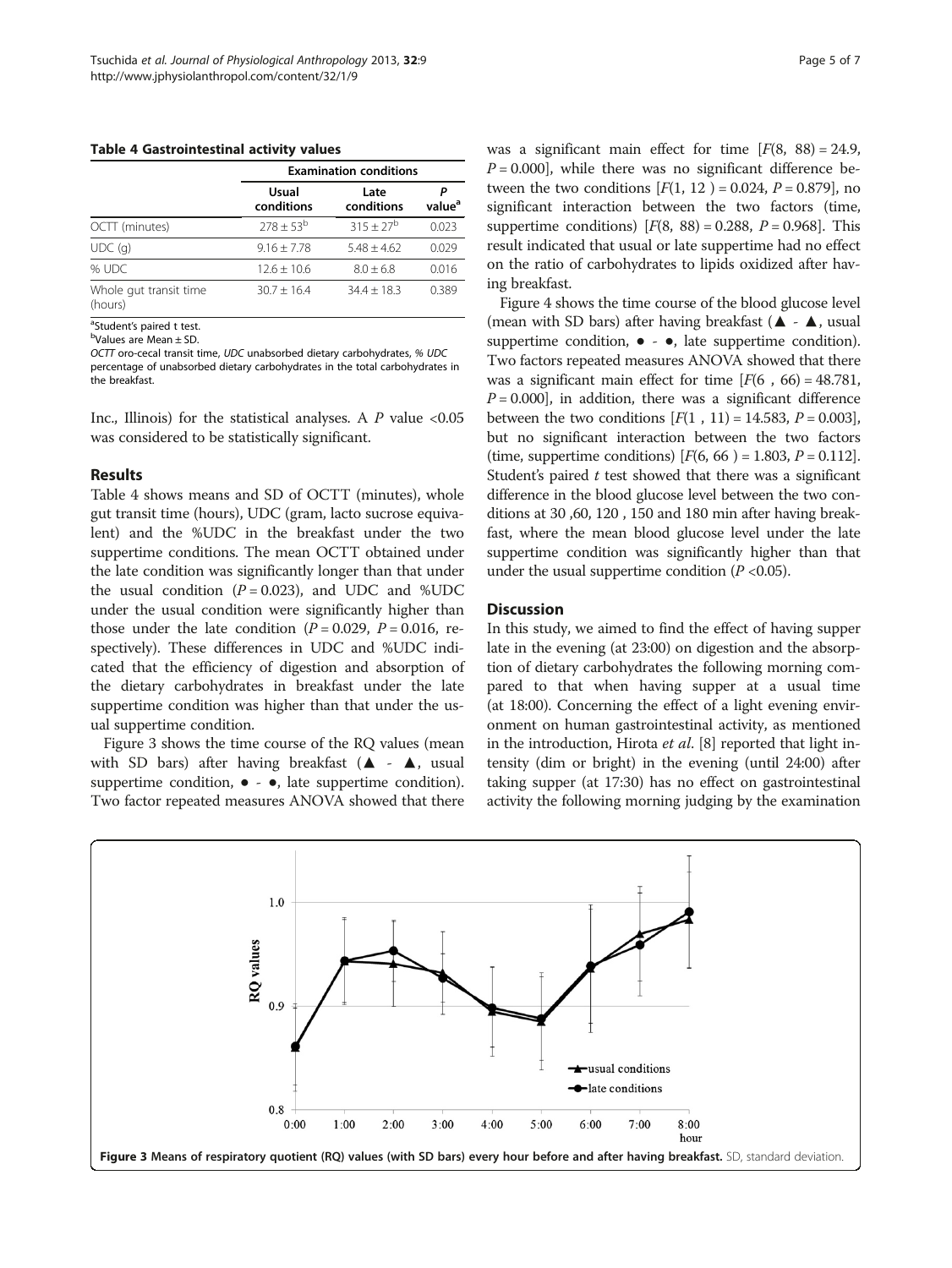<span id="page-5-0"></span>

of the efficiency of digestion and the absorption of dietary carbohydrates in breakfast. In contrast to Hirota's experiment, the present study showed that the oro-cecal transit time of chyme and the efficiency of carbohydrate absorption of breakfast the following morning were different between the two suppertimes the previous evening. Table [4](#page-4-0) clearly shows that the efficiency of carbohydrate digestion and absorption obtained under the late suppertime condition was higher than that under the usual suppertime condition (the figures in the table show unabsorbed carbohydrates and their percentage in the whole carbohydrate content in the breakfast; therefore, the smaller the figures show the higher the efficiency of digestion and absorption of the dietary carbohydrates). This higher efficiency may be explained by the longer oro-cecal transit time of the chyme after a late supper intake than that after a usual supper intake. The longer oro-cecal transit time means that the chyme was exposed to digestion and the absorption tract for the longer period. Therefore, the efficiency of absorption of carbohydrates after having a late supper became better than that after having the meal at a usual suppertime [\[23](#page-6-0)]. This longer oro-cecal transit time and the higher efficiency of digestion and absorption of dietary carbohydrates resulted in higher blood glucose levels after having breakfast under the late suppertime condition than those under the usual suppertime condition. Figure [3](#page-4-0) shows no significant difference in RQ values after having breakfast between the two suppertime conditions indicating no reduction in carbohydrate oxidation under the late suppertime condition. This ruled out the possibility that a reduced carbohydrate metabolic rate resulted in higher blood glucose levels after breakfast under the late suppertime condition. The phenomena observed in the present study (the slower motility of the gastrointestinal tract and the higher blood glucose levels in the

postprandial state) were very similar to those observed in the experimental euglycemic hyperinsulinemia subjects reported by Eliasson *et al.* [\[24](#page-6-0)]. They observed and reported that experimental euglycemic hyperinsulinemia induced a significant delay of postprandial gastric emptying and resulting higher blood glucose levels after food ingestion. They also reported that the blood levels of the motility-stimulating hormone (motilin) were significantly low during the experimental hyperinsulinemia. In this connection, Kaneko et al. [\[25\]](#page-6-0) reported that subjects who led a nocturnal lifestyle, where they skipped breakfast and got most of their energy from a late supper, for a week showed higher insulin levels in the evening and the following morning (18:00 to 6:00) than those who led a nor-mal lifestyle. In addition Nakamura et al. [\[5\]](#page-6-0) reported that they observed elevated energy expenditure, increased heart rate, and higher blood glucose levels during sleeping hours after a late supper, and they suggested that those resulted from higher insulin levels at night and during sleep. These reports described above may postulate the hypothesis that a relatively higher insulin level was induced by the late supper and this situation lasted until the following morning and resulted in hyperinsulinemia, which made the oro-cecal transit time of breakfast longer and blood glucose levels higher after breakfast than that under a usual suppertime condition. Of course we need further experiments to prove this hypothesis by measuring blood insulin and motilin levels the morning following a late supper.

In this experiment we observed significantly higher blood glucose levels for 3 hours after breakfast under the late suppertime condition compared to that under the usual suppertime condition (Figure 4). The higher blood glucose levels in the postprandial stage (post-meal hyperglycemia) have been pointed out as a risk factor for